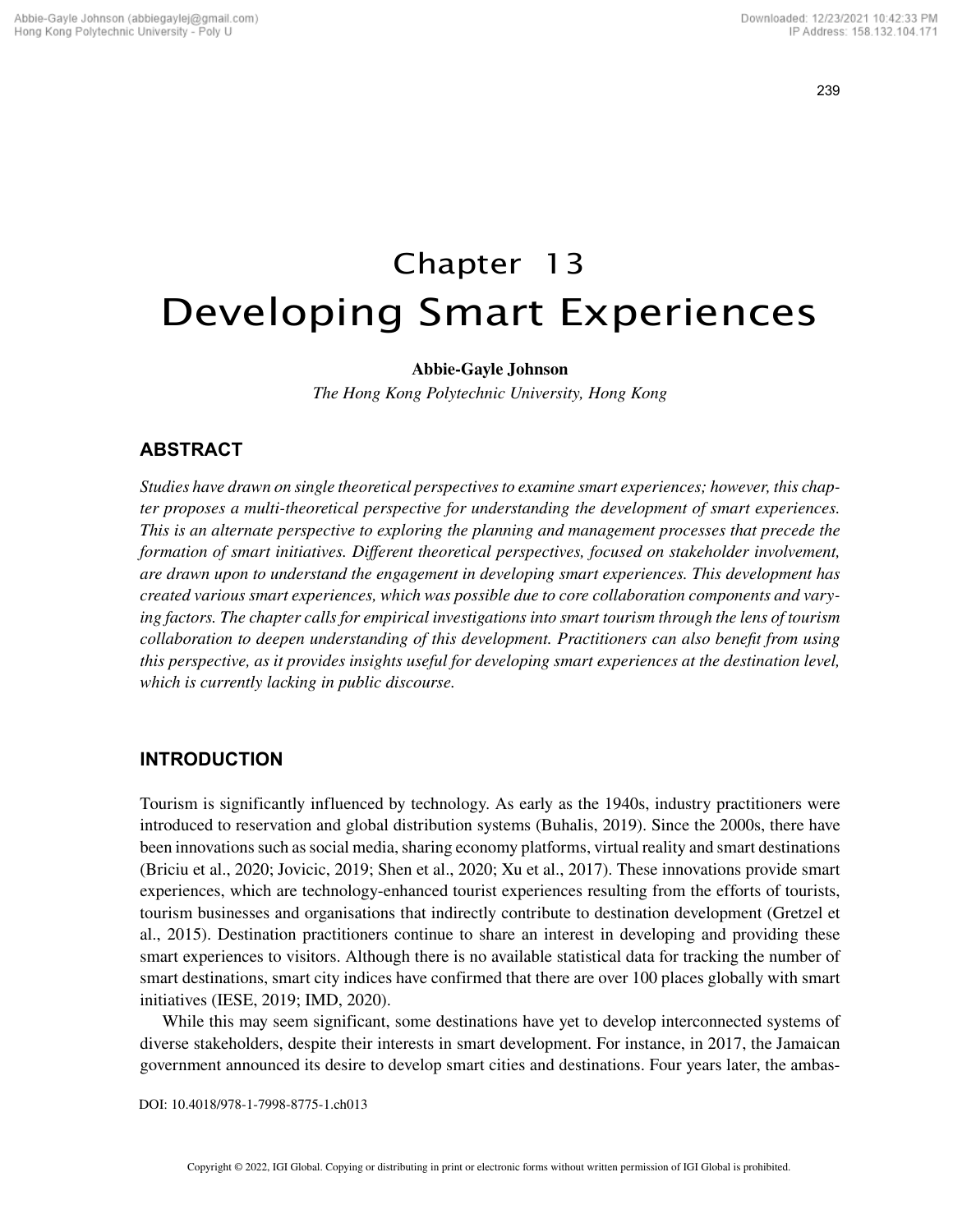sador of Japan made a call for the government of Jamaica to proceed with developments while offering Japan's expertise (Jamaica Gleaner, 2021). Nevertheless, there is still a lack of stakeholder collaboration, and plans are yet to be implemented in the country. Furthermore, despite the advancements in smart tourism research and ongoing calls for smart tourism research, there remains a lack of empirical data on the development of these initiatives.

The objective of this chapter is to explore the creation of smart experiences through a multi-theoretical perspective of planning and management processes that precede the formation of smart initiatives. By adopting a holistic view centred on stakeholder involvement, this perspective acknowledges that businesses engage as a result of diverse factors associated with the processes and resources of collaborative tourism development. The chapter first outlines the literature on smart tourism to understand the general context and illustrate the need for further research. This is followed by an examination of the literature on stakeholder involvement. Next, the chapter reveals the method that was applied, namely a case study design with data from Ljubljana, Slovenia, a 2019 and 2020 European Capital of Smart Tourism. The chapter continues with a discussion of the findings and the conclusion.

This study represents one of the first to empirically investigate supplier engagement in the development of smart destination experiences. Findings regarding the success factors that enable this process may be beneficial to industry practitioners involved in smart initiative development and those currently considering implementation. This chapter also applies a tourism collaboration lens to smart tourism, which further develops Ivars-Baidal et al.'s (2019) management approach to smart initiatives.

# **BACKGROUND**

There remains a lack of clear understanding regarding the meaning of smart tourism despite its advancements and ongoing calls for research (Gretzel et al., 2015; Mehraliyev et al., 2020). The word 'smart' plays an integral role in shaping how smart tourism is defined. In order to define smart tourism, there needs to be an examination of the word 'smart', which is the common word found in 'smart tourism' and 'smart experiences'. It denotes a device or phenomenon acting independently (Oxford Dictionaries, 2018). When applied to the tourism context, various definitions have been proposed for 'smart', which include an ever-present information system for tourists driven by technology (Li et al., 2017). According to Gretzel et al. (2015), smart tourism is

*'tourism supported by integrated efforts at a destination to collect and aggregate/harness data derived from physical infrastructure, social connections, government/organisational sources and human bodies/ minds in combination with the use of advanced technologies to transform that data into on-site experiences and business value-propositions with a clear focus on efficiency, sustainability and experience enrichment (p. 181)'.*

The technological perspective of smart tourism has since shifted to a socio-technical one. Scholars such as Ivars-Baidal et al. (2019) define smart tourism as a destination management approach. According to Gretzel et al. (2015), there are three components of smart tourism: smart destinations, smart experiences and smart business ecosystems. Smart experiences are technology-enhanced, personalised tourism experiences (Buhalis & Amaranggana, 2015; Neuhofer et al., 2015). Based on Gajdosik's (2020) study on smart tourists in Slovakia, global distribution systems (GDSs), online travel agencies (OTAs),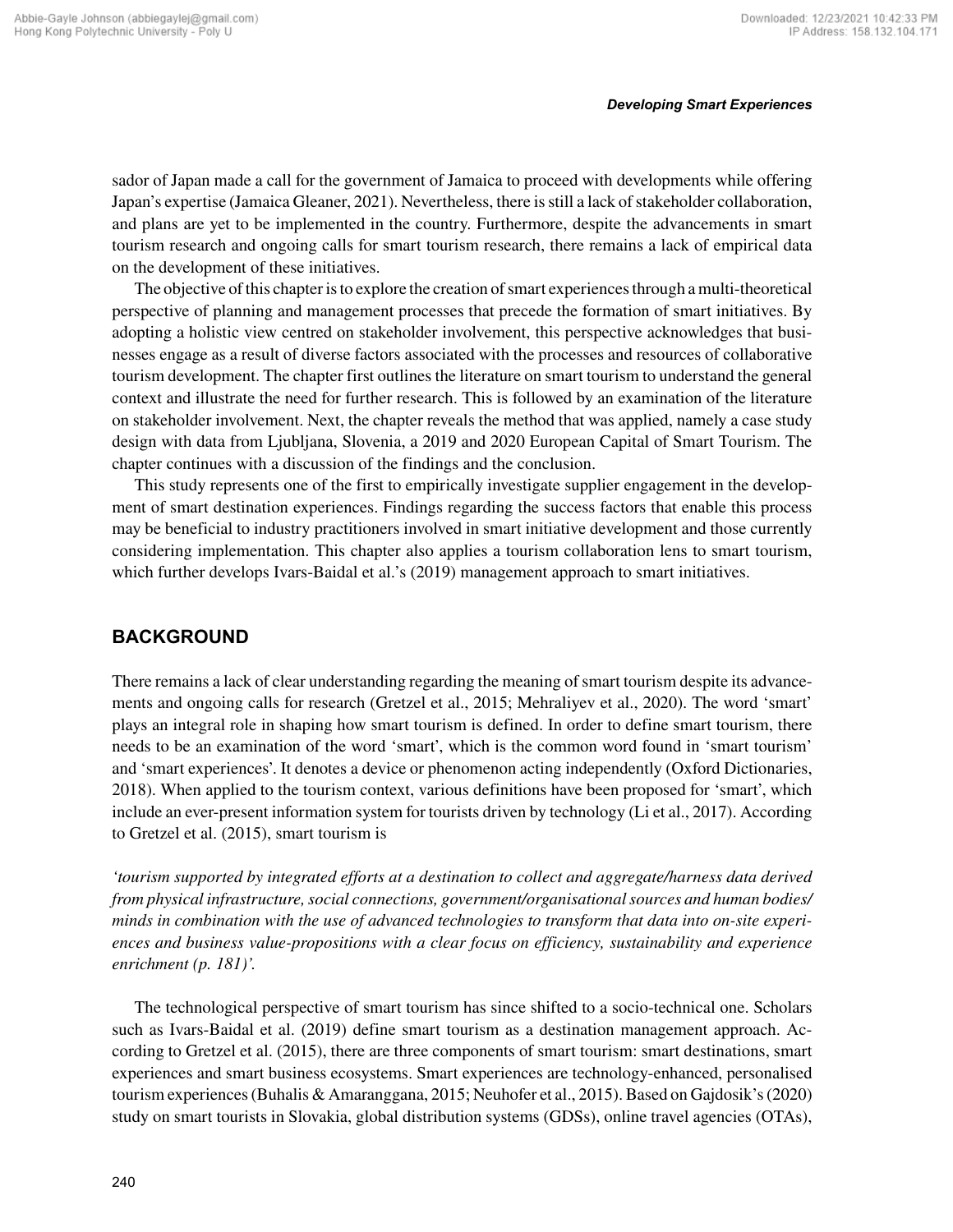destination websites, as well as sharing economy platforms were identified as smart experiences prior to destination visit. During the destination experience, tourists can utilise destination websites, mobile applications, digitised maps, smart cards and social media pages.

The development of smart experiences is dependent on businesses, which are conceptualised as another component of 'smart' – the smart business ecosystem, which involves tourism suppliers and other suppliers who directly exchange resources for the generation of resources and experiences (Gretzel et al., 2015). Del Chiappa and Baggio (2015) utilise the lists offered by destination management organisations (DMOs) to identify stakeholders within smart tourism. These include traditional tourism entities, such as accommodations, restaurants and travel agencies. Koo et al. (2017) identify traditional entities but also include online tourism businesses. While this improves previous studies, this study is limited to online entities and relies solely on the DMOs' perspectives.

The development of smart experiences by businesses in a destination is less researched and understood. Based on Mehyraliyev et al.'s (2020) review of knowledge development in smart tourism, only one study focused on suppliers' views and understandings, while two were based on the adoption of smart tourism. However, these studies shed light based on a single theoretical perspective. For instance, Wang and Cheung (2004), Wang et al. (2016) and Lin (2017) apply technology-related models, such as the technology, organisation and environment (TOE) framework, to examine the factors that influence organisation involvement. Less is known about the influences that affect suppliers' involvement in the formation of these experiences by integrated suppliers. Furthermore, a technological lens limits the ability to examine smart tourism in academic research, as emerging smart tourism initiatives are not all technologically driven in business practice. For instance, in 2018, the European Union (EU) published a list of finalists vying for the title of European Capital of Smart Tourism. Among the winners was Linz, Austria, which showcases art exhibits throughout the city, thus making displays visible beyond art galleries and museums (EU, 2018). The central underpinning of an innovation resulting from a digital ecosystem is collaboration. Thus, in order to build a theoretical understanding of smart tourism within destinations, research should shift its focus to a broader theoretical understanding beyond technology.

Tourism collaboration is a well-established area of research in tourism. However, the traditional context of tourism collaboration differs from that seen in smart tourism, as the latter results from the interconnectivity and interoperability of stakeholders and technologies across physical and virtual environments (Buhalis, 2019). Thus, collaboration moves the smart tourism conversation from technology to the interconnectedness of various stakeholders in a network or system.

# **TOURISM COLLABORATION**

Collaboration is a decision-making process that engages stakeholders of a destination in order to address a problem (Getz & Jamal, 1994; Wood & Gray, 1991). In formulating their collaboration theory, Wood and Gray (1991) outline six elements of collaboration, which are necessary for understanding the collaborative aspect of creating smart experiences. They have provided the foundation for understanding collaboration in tourism settings.

The first element is incorporating stakeholders of a problem domain. This refers to the multiple and diverse organisations and human connections that Gretzel et al. (2015) note in the definition of smart tourism. These can be dynamic, such as hotels, restaurants or sharing economy platforms, or stable, such as Facebook and Expedia (Koo et al., 2017). The second element of collaboration is autonomy. Although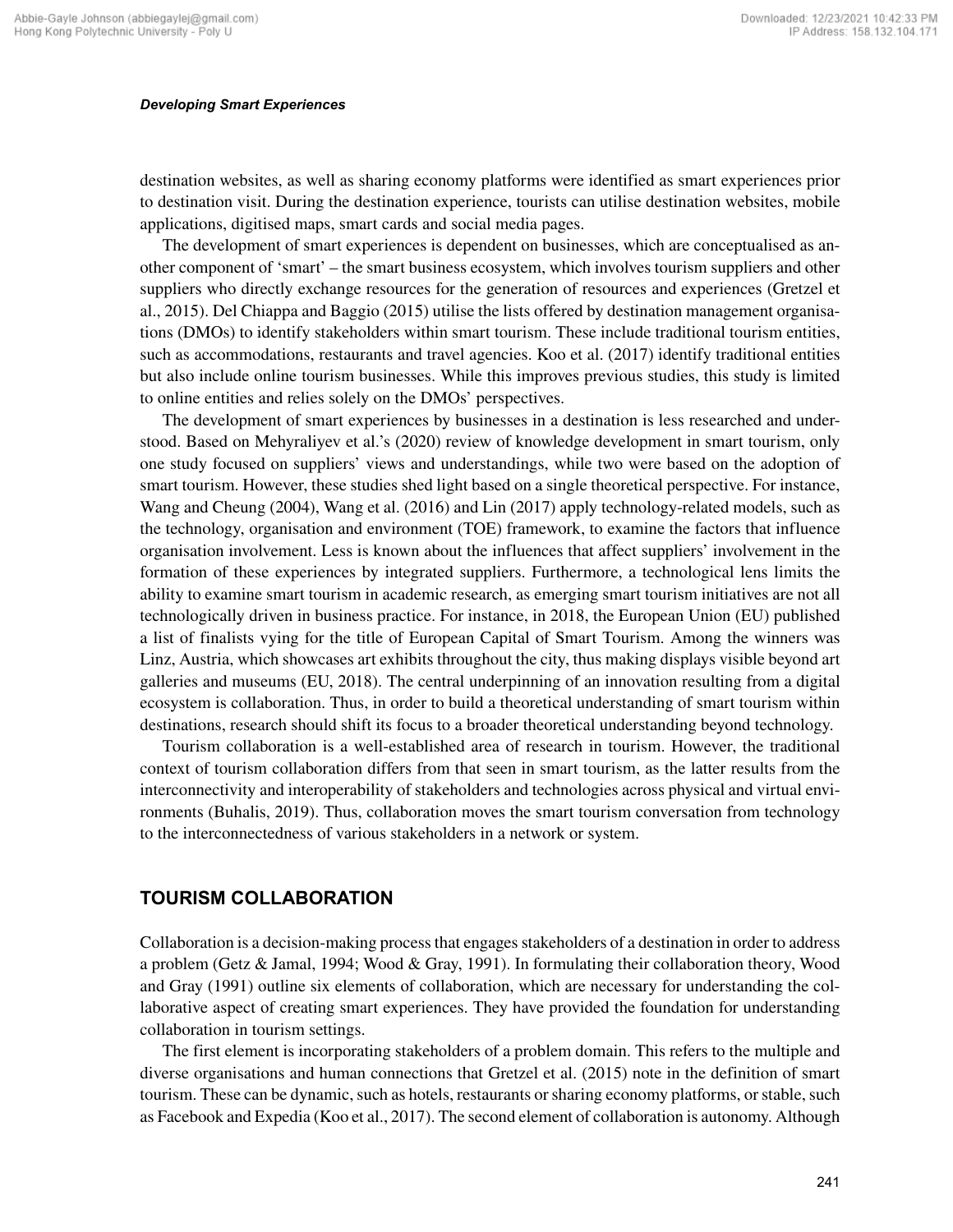stakeholders act together, they all have independent interests that guide their behaviours and decisions in the group (Wood & Gray, 1991). The third element is shared rules, norms and structures. In Barile et al.'s (2017) study, based on the role of mobile applications in the smart tourism ecosystem, it was revealed that there were two types of institutions: static, which is prompted by technology; dynamic, which is initiated by tourism stakeholders, such as signs and dynamic institutions resulting from monitoring the community, including traffic predictions. The fourth aspect of collaboration is the interactive process (Wood & Gray, 1991), in which smart technologies merge the virtual and physical world to allow interaction to occur. The fifth aspect is action or decision. Interactivity facilitates action by stakeholders. The sixth element of collaboration is domain orientation, which signifies that the collaboration is focused on solving a particular issue that is affecting a common group. Collaboration theory signifies that success depends on stakeholders' involvement across domains (Wood & Gray, 1991).

Collaboration can be established based on Selin and Chavez's (1995) tourism partnership model. The model is built on three phases: problem-setting, which includes establishing a facilitator and a shared vision, as well as discussing a problem collectively; direction-setting; and structuring, which involves designating roles and tasks and executing solutions. Augustyn and Knowles (2000) propose a similar model to Selin and Chavez (1995) but identify critical success factors for public-private partnerships. These factors include having a leader, clear objectives, structure and efficient actors (Augustyn & Knowles, 2000). In addition, each member of this established partnership must act together within the ecosystem to generate a solution for an identified problem (Gray, 1989). Also, members should possess the necessary skills, knowledge and resources to execute the assigned tasks (Jamal & Getz, 1995).

Collaboration among public, private and local residents leads to the development of tourist experiences (Jovicic, 2019). These stakeholders, specifically tourism suppliers, can be influenced to participate by a variety of reasons. A review of the tourism collaboration literature results in the following common factors: governance, legitimacy, benefits, resources (Jamal & Getz, 1995; Sigala, 2013; Waddock, 1989; Zemla, 2014) and relational ties (Beritelli, 2011; Jamal & Getz, 1995). While the factors are specific to the context of tourism collaboration, this chapter reveals insights for understanding those that emerge within the context of smart experiences. In order to do this, Fyall et al. (2012) propose the following theories for examining collaborations: transaction cost economics, relational exchange, resource dependency and institutional theory. Transaction cost economics theory acknowledges that organisations vertically integrate to ensure cost minimisation in production (Beritelli, 2011; Williamson, 1985; Zach & Racherla, 2011). Smart initiatives offer businesses the opportunity to reduce transaction costs for operations by sharing goods (Tedjasaputra & Sari, 2016).

Resource dependency theory emphasises that collaborations emerge due to suppliers' need to acquire resources (Fyall et al., 2012; Salancik & Pfeffer, 1977; Wang & Xiang, 2007). This is also applicable to smart tourism, since stakeholders continuously engage in a process of resource exchange (Gretzel et al., 2015). Meanwhile, relational or social exchange theory emphasises relationships (Ahmed et al., 1999; Macneil, 1980; Thibaut & Kelly, 1959). While previous tourism collaboration studies have applied these theories separately, very few studies have drawn on the needed multiple theoretical frameworks to examine the factors of engagement in destination collaboration contexts (Beritelli, 2011; Fyall et al., 2012; Wang & Fesenmaier, 2007; Wondirad et al., 2020). Against this background, the research was guided by the collaboration theories: transaction cost economics, resource dependency and social exchange.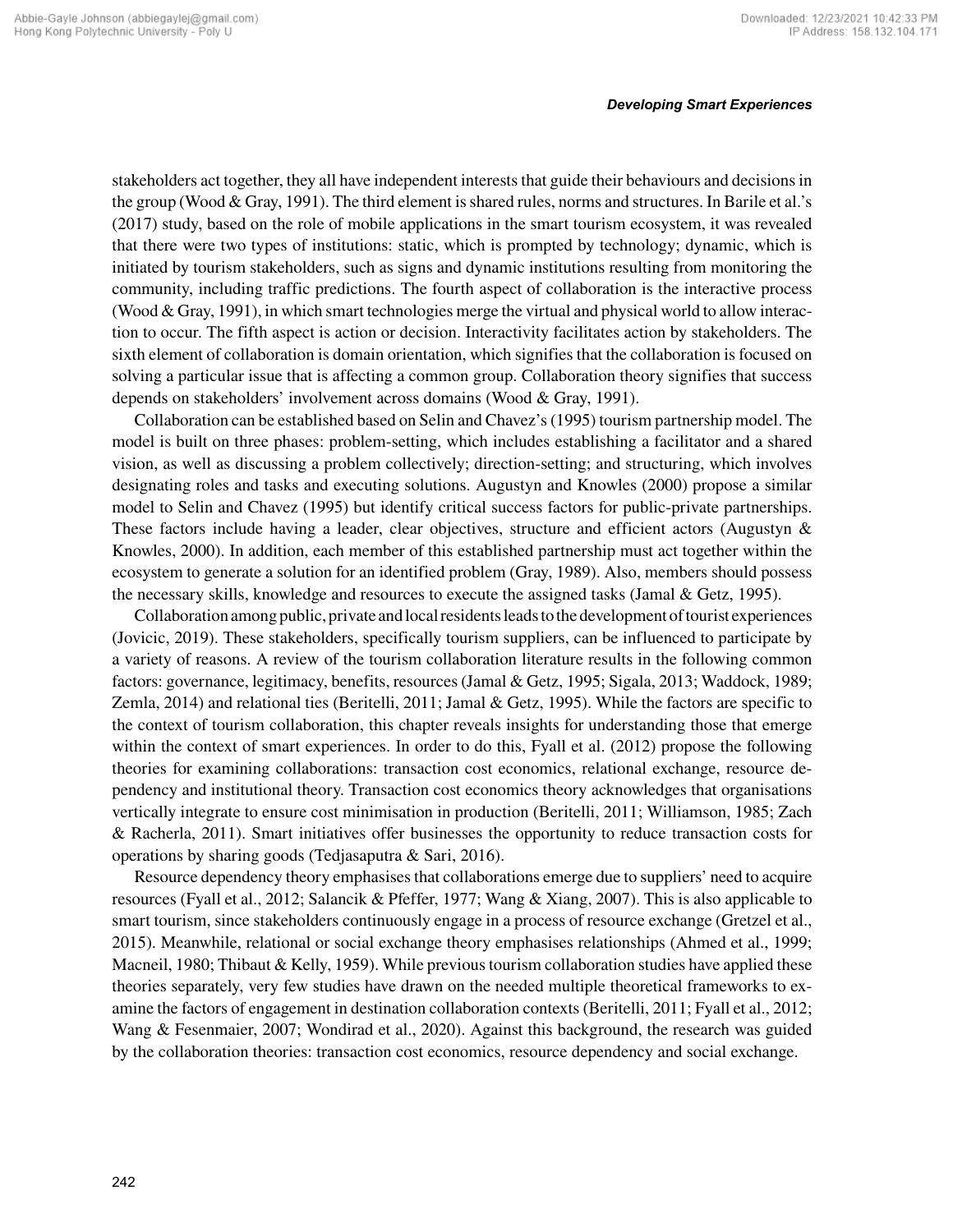# **METHOD**

Data was compiled based on a case study methodology in order to understand the development of smart experiences within destinations from stakeholders' perspectives. This research design is known for generating insights in under-researched phenomena (Yin, 2014). Case studies are common in examining tourism collaborations; therefore, they are useful for this study (Lin & Simmons, 2017). This section will continue with a discussion of the site of the study, the sample and the data collection methods used.

# **Site of Study**

The research design employs a case study approach to examine smart development in Ljubljana, Slovenia, a 2019 and 2020 European Capital of Smart Tourism. The destination has over 45 smart initiatives. In order to make the analysis more manageable, the following was taken into consideration when choosing the smart initiatives. Gretzel et al. (2015) suggest that smart experiences bridge the gap between digital and physical environments based on advanced technologies. The result is 10 initiatives being reviewed in order to ascertain their lists of suppliers and an understanding of smart development and engagement. Suppliers include the Green Supply Chains web platform, Taste Ljubljana, the Ljubljana by wheelchair mobile application, multisensory museum guided tours, mobile audio guides, mobile parking, a digital city guide, electric car-sharing, the tourist card Urbana and a bike-sharing scheme.

The following provides a brief explanation of each initiative. The Green Supply Chains web platform connects local food growers to potential buyers via an online platform. The Green Supply Chains web platform is complemented by the Taste Ljubljana initiative, which was designed to spread awareness of authentic local food in hotels and restaurants by offering dishes to tourists. It has been further promoted on DMOs' websites. Ljubljana by wheelchair is a mobile application that provides details of wheelchairaccessible locations. Multisensory museum guided tours enable interactive tourist experiences through technologies that connect with the environment to enable personalised engagement for museum visitors. Mobile audio guides are digital guides located in museums. The mobile parking application is designed to show the availability of parking spaces within the city through the integration of sensors. The digital city guide is a mobile application that promotes sightseeing routes. Electric car-sharing enables access to electric cars when not in use. Availability is detected through technologies that sense the environment, such as cameras and sensors. The tourist card, Urbana, is a city card that gives access to attractions, as well as shows the availability of parking spaces and bicycle-sharing. Last, the bike-sharing scheme is an initiative that enables tourists to access bicycle-sharing, which is accessed within destination at bicycle storage containers that can be located via a mobile application. This application also illustrates the available bicycles and charging stations for electric bikes.

# **Sample**

The smart initiatives were reviewed individually to ascertain a list of their stakeholders in the absence of a smart supplier database. Sixty-one businesses were contacted, resulting in a range of responses: no response (16), decline with a reason (14) and accept (31). The study's 31 interview participants were from nine hotels, eight attractions, four restaurants, three destination marketing and tourism consulting organisations, three transportation service providers, two educational institutions, one technology company and the municipal government.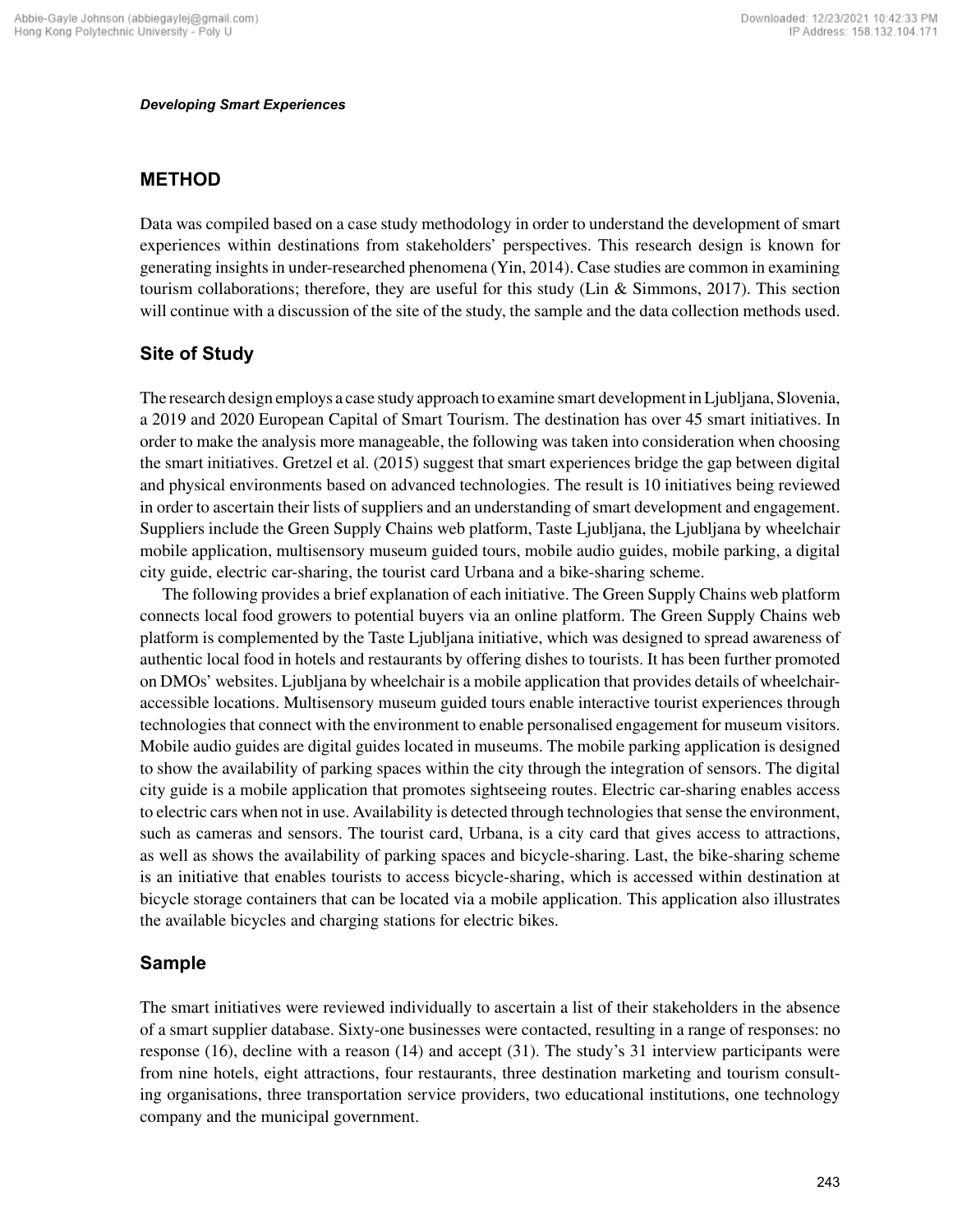During the period of February to September 2019, fieldwork provided the opportunity to capture online data and documents and conduct semi-structured interviews to provide insights into suppliers' views and behaviours; interviews and documents are mainly used within tourism collaboration studies (Reed, 1997; Xue & Kerstetter, 2018). Interviews were conducted at the various businesses and took twenty minutes to approximately one hour and six minutes. Documents include tourism reports, planning documents, presentations, brochures and promotional material. Online data was based on details garnered from the online platforms of the smart initiatives. These were stored in a protected bag that could only be accessed by the researcher.

The data was collected and uploaded to NVivo, a data analysis software. The interviews were also transcribed and uploaded on NVivo. Data was thematically analysed, which is a common procedure in tourism collaboration studies. According to Braun and Clarke (2006), thematic analysis is a method for locating patterns in data. Steps are as follows: familiarisation with data, generation of initial codes, search for themes, reviewing of themes, definition of themes, naming of themes and formulation of report. Thematic analysis allowed the researcher to unravel the main stakeholders and factors that were associated with supplier engagement. The names of documents, websites and participants were assigned pseudonyms in order to aid the anonymity of organisations and individuals, as well as the researcher's ease of identification during data analysis.

# **FINDINGS**

A case study methodology provided understandings from suppliers in Ljubljana, thereby filling the lack in depth and in practical views of the development of smart initiatives (Zuzul, 2019). The findings that emerged from the thematic analysis show that the development of smart experiences requires a variety of resources and is influenced by different factors associated with the multi-theoretical framework. Influences that emerged in this study were the DMOs and suppliers from social interactions as well as previous formal arrangements, familiarity through business networks and social groups and ongoing daily and monthly interactions. Prior to examining these factors, a brief overview is given regarding the individuals involved in developing Ljubljana's smart experiences.

# **Getting to Know the Suppliers Creating Smart Experiences**

Smart tourism suppliers have been discussed within different typologies that aim to identify organisations within the local tourism industry (Del Chiappa & Baggio 2015; Gajdosik, 2018; Gretzel et al., 2015; Koo et al. 2017). The case of Ljubljana revealed that traditional tourism businesses were involved in smart tourism as expected; however, findings built upon previous studies highlighted that other local entities were involved in the process of development. Participants in smart tourism initiatives emerged from two groups: the city's group for urban development, which focused on sustainable initiatives, and tourism businesses, such as hotels and attractions. While diverse stakeholders can create challenges in collaboration (Czernek, 2013), this was not the case in Ljubljana due to the separation between the two groups.

Ljubljana's smart tourism ecosystem of suppliers is not new, as observed by Gretzel et al. (2015). Rather, the city has embraced existing businesses to construct its smart ecosystem. This is distinct from other destinations, such as Benidorm, Spain, where collaborations are mainly with private, start-up companies and represent new businesses (Femenia-Serra & Ivars-Baidal, 2018). Departing from previ-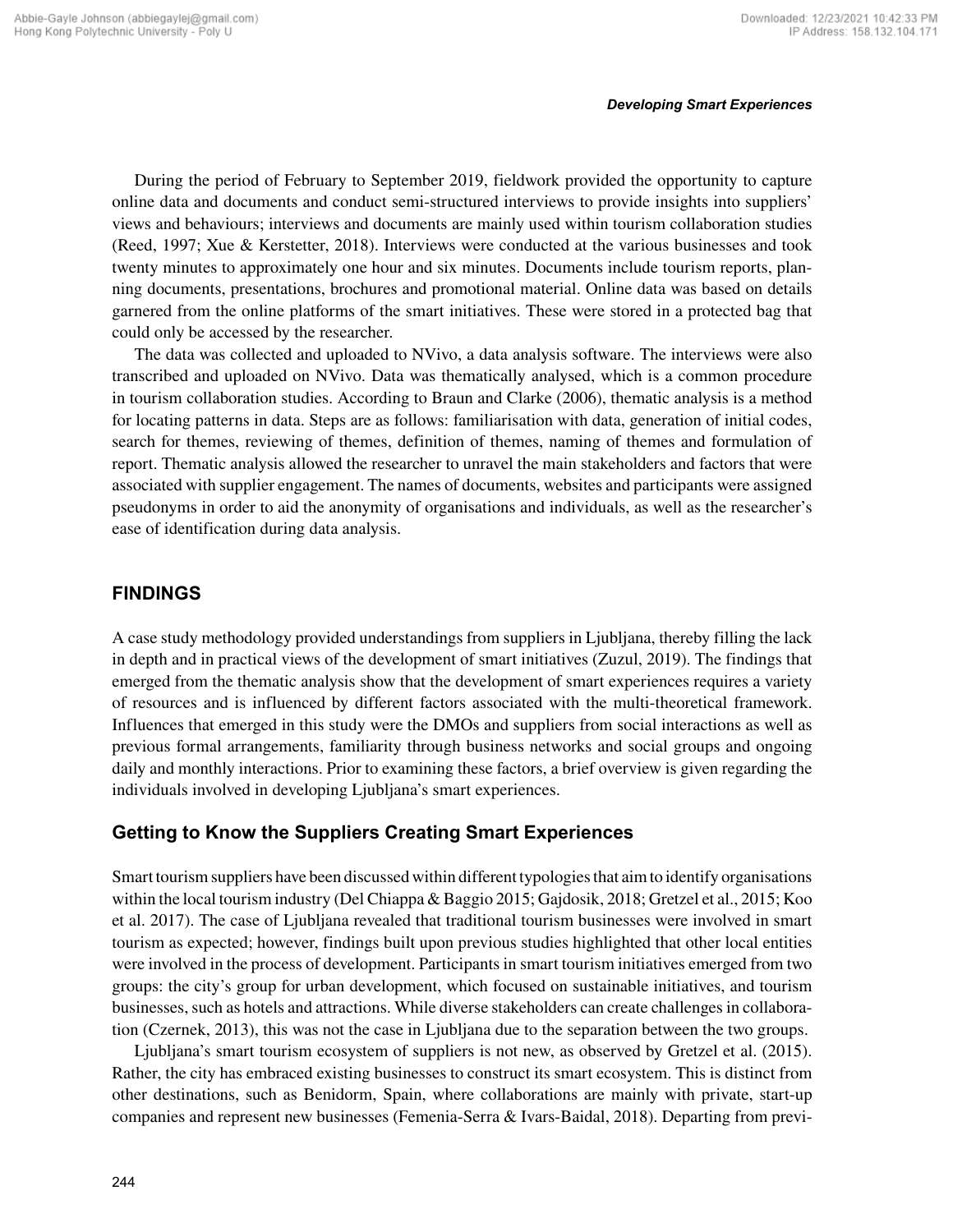ous empirical studies on smart tourism suppliers, the findings indicate that there were other participants involved in smart development that were further afield. This is not usually the case with destination collaborations, as they mainly consist of local community stakeholders (Beritelli et al., 2013). The development of smart initiatives was influenced by regional countries and entities. In this instance, the EU can be considered an example of what Gretzel et al. (2015) call 'other suppliers', as it influenced the city's smart ecosystem but was not directly involved in its operation (p. 561). Representatives from the local municipality in Vienna were also stakeholders of and external influences on the development of Ljubljana's smart experiences. Both destinations share a historical relationship and regional proximity. Having identified the main participants in the development of the city's smart initiatives, the next section focuses on the factors that influence local business involvement.

# **Supplier Engagement for Developing Smart Experiences**

A variety of factors are acknowledged as influences of supplier engagement and will be discussed below to illustrate the benefit of drawing on a multi-theoretical approach. The main themes, DMOs and collaboration between suppliers through social interaction, are associated with three dominant theories: resource dependency, relational exchange and transaction cost economics.

# Relationship and Resources Through the DMO

Like tourism collaborations (Fyall et al., 2012; Sigala, 2013), the DMO was recognised as a key influencer by suppliers in smart tourism. The organisation develops relationships with tourism businesses through previous industry collaborations and maintains tourism networks to further promote destinations, which is associated with relational exchange theory. The theory assumes that businesses participate with others because of past relationships (Fyall et al., 2012; Macneil, 1980).

Apart from tourism collaboration studies, the DMO's power to influence stakeholders is based on its resources due to a unique occurrence in Ljubljana. Some local tourism operators could not fund or attend regional and global travel tradeshows to promote their organisations and instead chose to continue their engagement with the DMO. Their confidence in the DMO to ensure successful initiatives is unlike that of businesses in other European destinations, such as Greece and Spain, which view the DMO as being inefficient in collaborations (Martins et al., 2020; Sigala, 2013). This shows the importance of the DMO to tourism suppliers in Ljubljana despite its lack of recognition by some smart tourism studies, such as Zhu et al. (2014).

The details of these smart initiatives were promoted by the DMO in the form of marketing collateral at these events, which gave local suppliers added exposure. Suppliers were denied the networking opportunities these events provided, which have been identified as one of the main factors that influence suppliers' participation in destination collaboration events (Menon et al., 2017). However, Ljubljana's suppliers were more interested in driving awareness of their businesses. Based on this, the DMO provided them with exposure and expertise resources; hence, this can be attributed to resource dependency theory (Salancik & Pfeffer, 1977). It emphasises that suppliers collaborate based on their need for resources, whether in a destination collaboration (Wang & Xiang, 2007) or in smart tourism (Gretzel et al., 2015). Nonetheless, it is important to note here that this scenario differs from the type of resources that smart tourism is known for, namely data sharing (Baggio et al., 2020). In Ljubljana, businesses are provided with marketing opportunities through exposure and knowledge of the industry.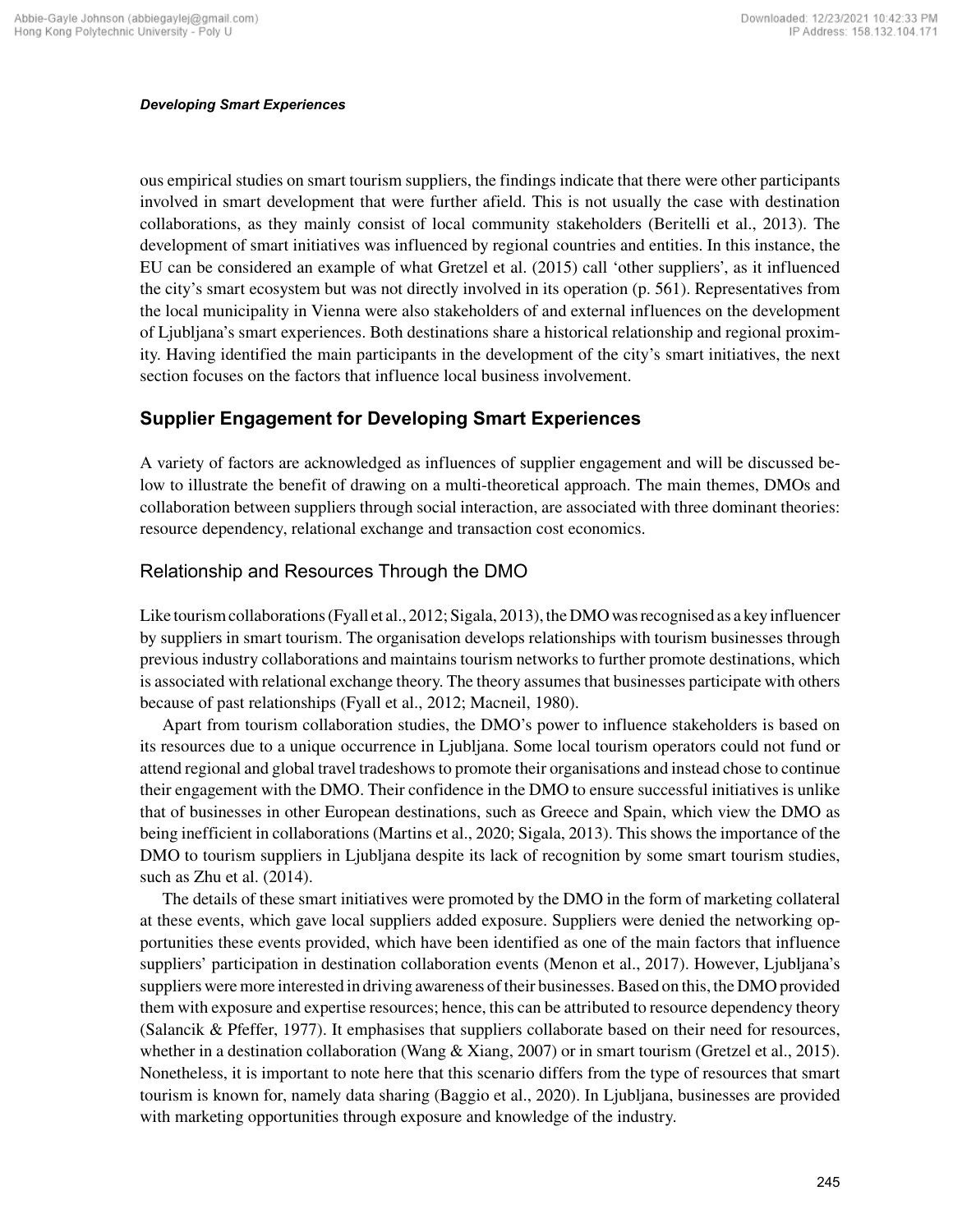The DMO's move to gain exposure for businesses facilitated the inclusion of stakeholders, which is a core principle for achieving justice in smart destinations (Choi et al., 2021). In addition, the DMO was aware of tourism suppliers' needs and had a desire to make it easier for these organisations to attain success:

*'We [DMO] want to develop our big partners with projects like this [smart initiatives] and, yeah. We think that everybody [tourism businesses] deserves to see things as easy as possible'.* 

This illustrates their commitment to tourism practitioners, as seen in previous tourism collaborations (Pansiri, 2013; Waddock, 1989).

# Transactions with Suppliers

Ljubljana's physical and social structure provides suppliers with the ease of frequently interacting with other tourism suppliers who continue to engage based on established social exchanges (Ahmed et al., 1999; Macneil, 1980). At the centre of these engagements is the continuous acknowledgement of the DMO. Nonetheless, other stakeholders were deemed necessary for technical support in the development of smart initiatives. Based on transaction cost economics theory, the frequency of interactions for transactions represents a means by which stakeholders can form collaborations over long periods of time (Ahmed et al., 1999; Williamson, 1985). These organisations were chosen based on previous formal agreements, social groups and daily interactions, which are discussed below. These three aspects account for the main ways in which stakeholders perceive the 'frequency' of interactions; hence, the number of exchanges were not fixed.

# Previous Formal Arrangements

In Ljubljana, some tourism suppliers confirmed that they engaged in collaborations with the same stakeholders that were involved in formal agreements, whether as a past employee or a supplier, and this has been evident in tourism collaboration:

*'I know the director very well, and we work together good because we used to be colleagues and so it's a bit easier' (Participant 7).*

As a past employee at one key entity in smart development, Participant 7 had no reservations about engaging in smart initiatives due to having prior positive working experiences with this stakeholder. Stakeholder engagement based on previous business interactions resonated with the findings of other cases of tourism collaboration (Beritelli, 2011; Selin & Myers, 1998). The same principle applied to suppliers in Ljubljana who were not directly associated with the tourism industry. For instance, Participant 17 spoke about the company's arrangements with stakeholders that provided technical expertise for smart initiatives. According to the participant, they anticipated further involvement over a long period of time with the same supplier on other smart initiatives:

*'If you ask me, what will be after these 10 years, we [tourism business] will have another contract with the same company [not a traditional tourism business]' (Participant 17).*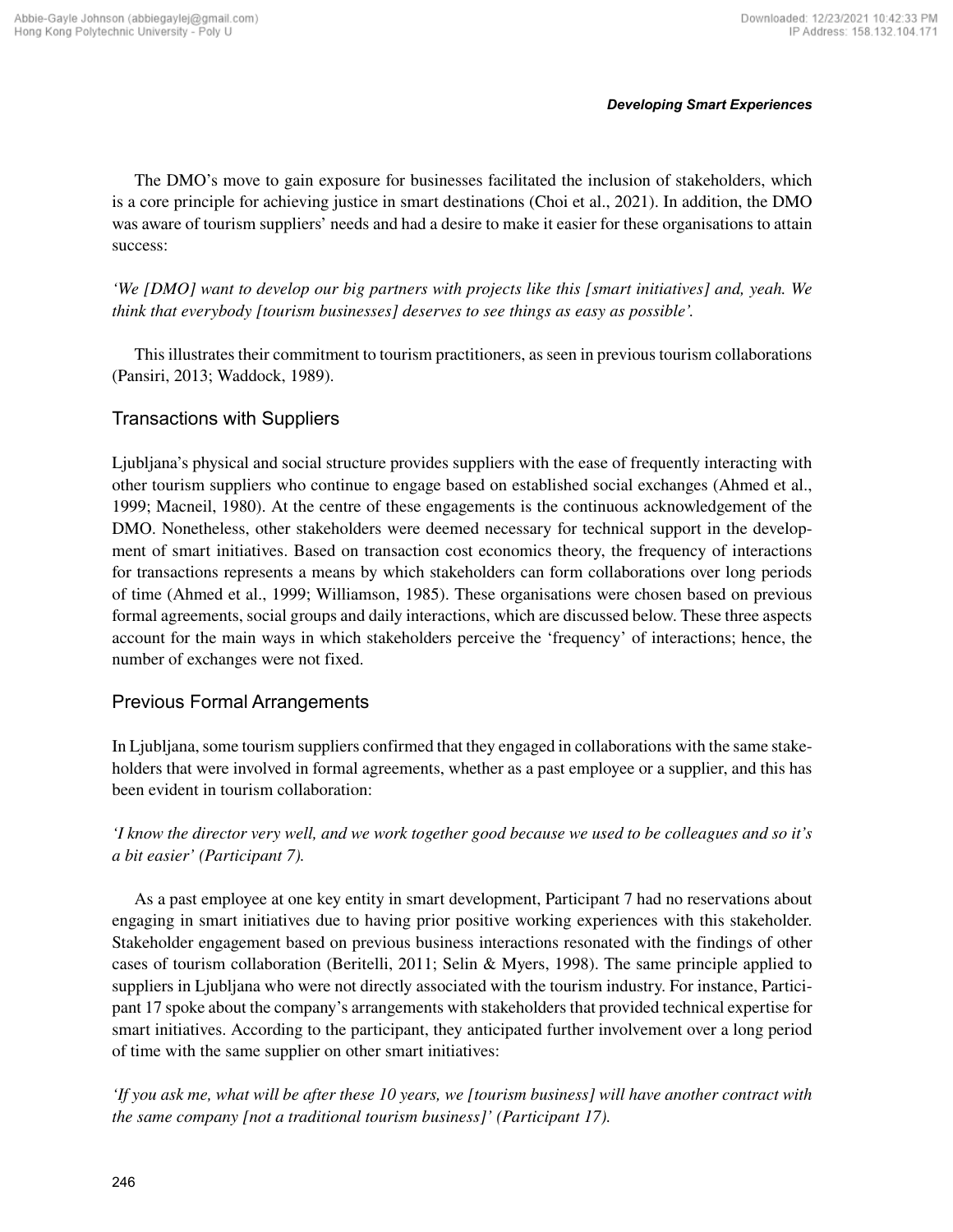Long-term engagement was tied to contractual agreements. These arrangements were made after public entities issued requests for proposals via national tender, and interested suppliers responded. For instance, an invitation to tender was sent out by the government to solicit technical expertise for a smart initiative. A contract was signed in the case of the bicycle-sharing scheme between one of the current suppliers and the municipality 'for 15 years' (Participant 20). Arguably, this is beneficial to those within the network. Continuous collaboration with the same stakeholder results in equity of value based on a relational exchange perspective (Fyall et al., 2012; Macneil, 1980). However, these exchanges do not result in equal consideration for those outside the network, since the same supplier may be chosen due to favouritism. This situation indicates the exercise of power, as suppliers are chosen based on the preference of those in authority:

*'I mean, of course there were some smaller problems in regard to that [favouritism], but still again, we always like, uhh, make an agreement and mostly all of the major players are part this partnership, which I told you before'.*

There was little regard for the issue of favouritism despite its negative effects, such as the exclusion of stakeholders. Arguably, while a legally binding agreement can speak to the requirements for the process, clear regulations for smart development were still missing in Ljubljana. A process of accountability may aid improvement through fair and transparent engagement, leading to decreased nepotism; this is a possible area for future research.

# Familiarity Through Business Networks and Social Groups

Stakeholders will choose to do business with those with whom they have personal relationships rather than based on the nature of transactions (Fyall et al., 2012), which was the case in Ljubljana. As a small destination, stakeholders were familiar with each other through tourism networks and chose to engage with the same businesses, which is the underlying assumption of relational exchange theory (Fyall et al., 2012; Macneil, 1980):

## *'In Ljubljana, we know everybody. I think it's easier for us. You always know somebody from that organisation' (Participant 5).*

This case of familiarity can also be examined through the lens of power. For instance, familiarity among stakeholders allowed for acts of nepotism, which requires the use of power to advance interactions with those favoured by the one in the authority position. Participant 17 recalled that the destination was considered for smart initiatives due to one of its nationals being employed in the EU:

*'The last initiative which I presented, maybe one month ago, was from the EU Commissioner; she's from Slovenia and she's responsible for the infrastructure. She's responsible, I think, for the traffic and the infrastructure in the European community, and from her cabinet they send me initiatives'.*

Participants also preferred engagement in collaborative initiatives with those who were not only from the same region but also from similar social and political groups: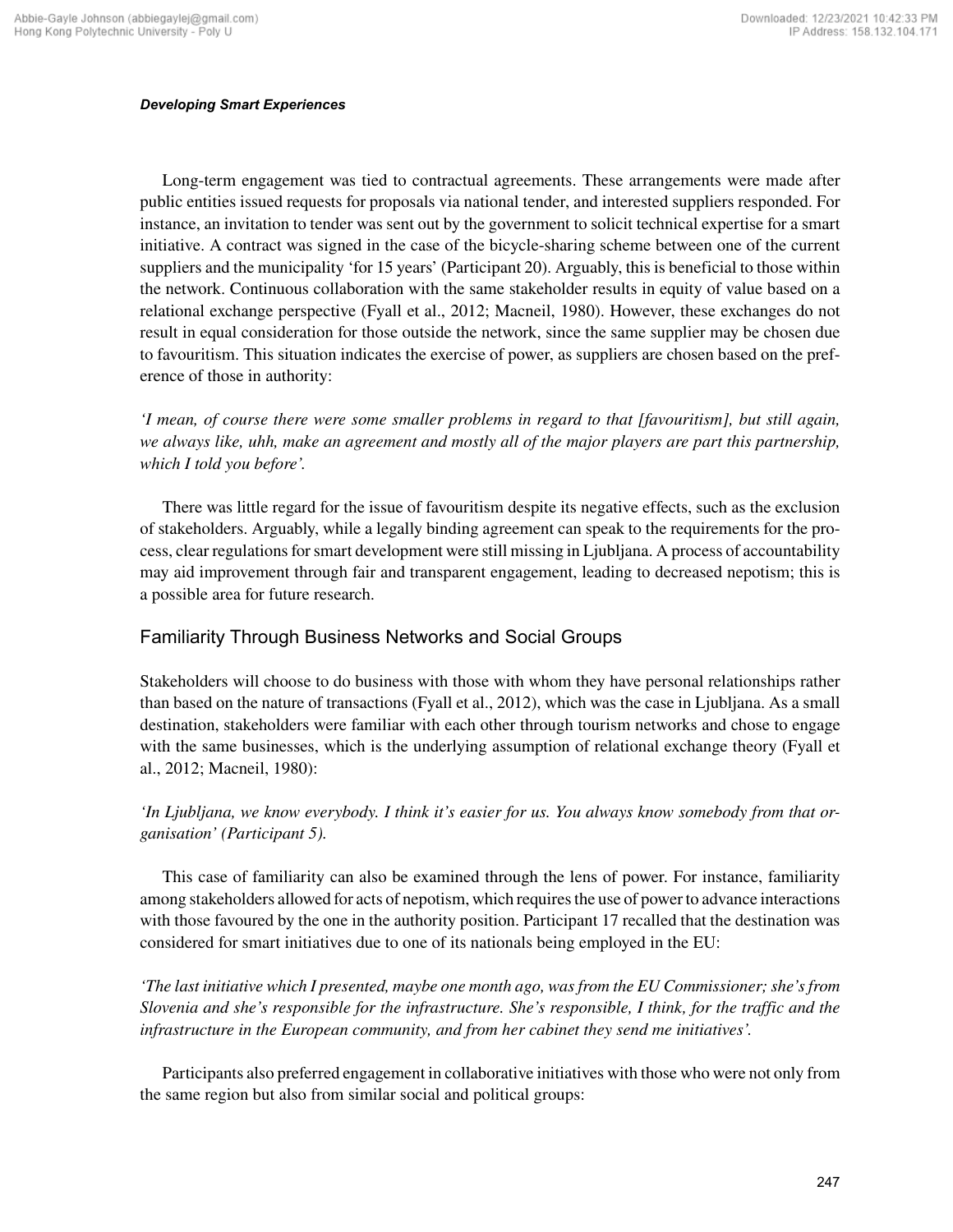*'In Slovenia, first of all, you only collaborate with people you know. Second of all, you only collaborate with people of your social class. Third of all, you only collaborate with people who vote the same political option, so these are all elements that kind of play a role in collaboration and, I mean, in prohibiting proper collaboration' (Participant 13).*

Again, there was no regard for the transaction but, instead, the focus continued to be on relationships in determining suppliers' engagement decisions, which is the underlying assumption of relational exchange theory (Fyall et al., 2012). A similar sentiment was shared by Participant 23, who noted that their business decisions were also influenced by and conducted in social settings:

*'If there is an important football match going on, you are going to have all the important CEOs at the Lounge or wherever, and if you are there, you see the match, you have a beer, discuss with them, and this is how you easily do business. You combine fun and pleasure with business'.*

The arrangements between suppliers took the form of informal agreements rather than signed contracts. This aligns with relational exchange theory, as engagements in collaborations are social (Fyall et al., 2012; Macneil, 1980). The participant declared that frequent interactions with the same individual through informal arrangements were a necessity for future collaborations. Engaging in smart initiatives at the destination level did not require formal arrangements from his organisation and were therefore favourable. Informal relations are not new to tourism collaborations (Beritelli, 2011; Wondirad et al., 2020) but enhance De Wit's (2017) work, illustrating a link between the frequency and mode of interactions.

At times, individuals changed jobs; however, Participant 1 stated that in these situations, it was the frequency of interactions with the organisation that determined the business' decision to engage in collaboration:

*'Uhmm, there were some changes also in the last 22, 3 years. A lot of people have changed, so there are new people. So this could be also a bigger challenge for us but, in the end, this hotel and other companies stayed in the partnership'.*

Engagement with those from familiar social groups may have led to the exclusion of some stakeholders, but this requires further investigation. Nevertheless, stakeholders sought to engage with other business representatives that were involved in similar social groups. Members of these groups have similar norms, values and personal relationships, which is the basis of relational exchange theory (Macneil, 1980).

# Ongoing and Regular Interactions

Ljubljana suppliers regularly interacted with neighbouring businesses, which led to the sharing of resources, from staff to parking facilities and rooms needed to accommodate hotel group blocks and instances of overbooking. These situations were ongoing occurrences but were mainly linked to frequently held conferences in the city. The Ljubljana Exhibition and Convention Centre, renovated between 2001 and 2008 with a new entrance hall in 2012, has 20 rooms that can host from 15 to 6,000 participants. Since 2020, conference facilities have attracted *'about 500,000 visitors per year and is annually hosting over 200 national and international events*' (Website 1). This has resulted in '*events between 500 and 1,500 people*' (Participant 1). The highest room capacity for one hotel is 214 rooms; therefore, a block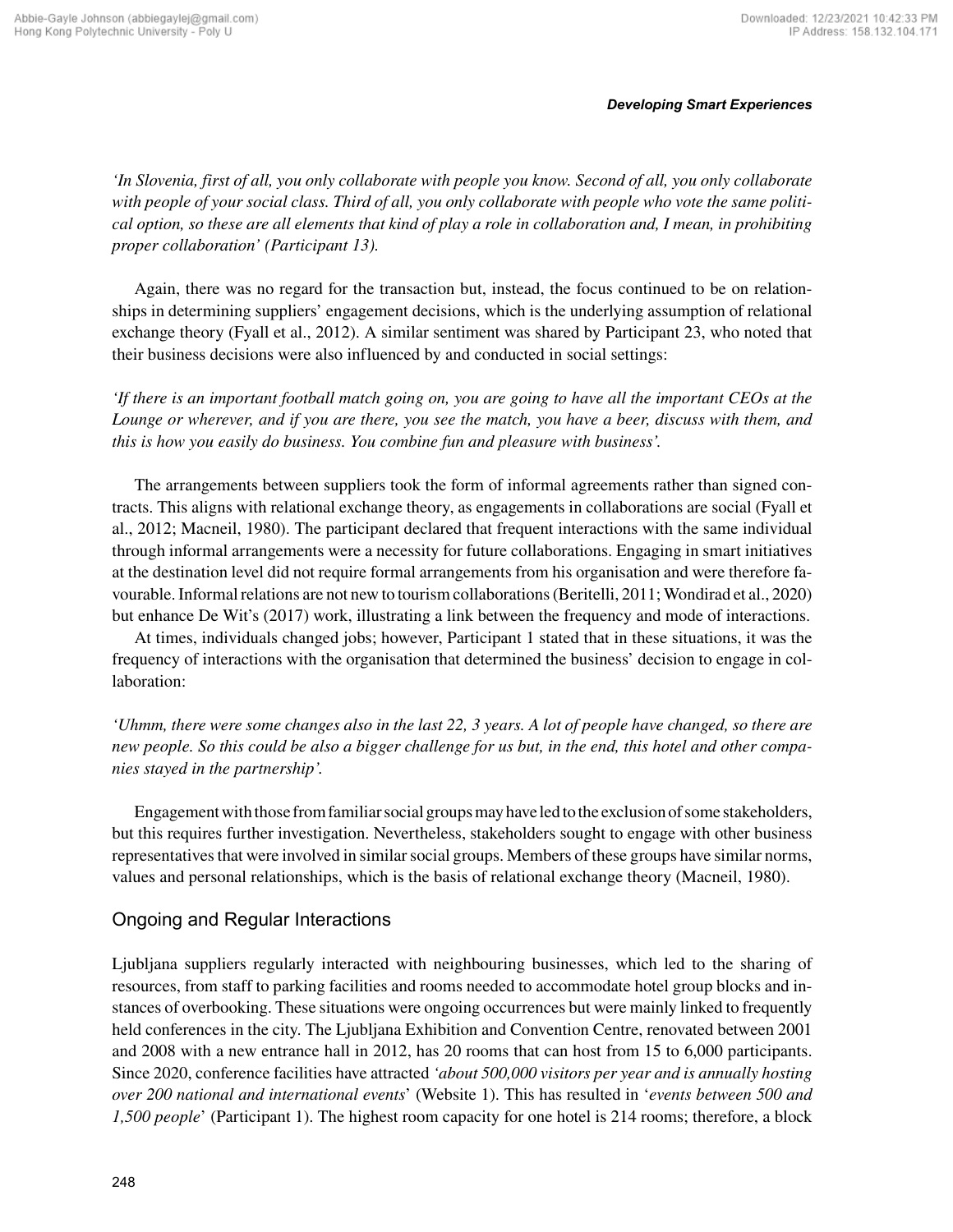of rooms provided by multiple hotels is usually needed to successfully host large event groups in the city, which offers a total of 2,975 hotel rooms that are within walking distance from the city centre or five kilometres from it. Hotel partners from these conference collaborations are contacted in situations of overbookings, when businesses rely on each other for resources such as staff and accommodations, signifying resource dependency (Pfeffer & Salancik, 1978).

However, Participant 9 recalled that this is not always possible during peak seasons. This is not the only case in which suppliers were unable to collaborate with those whom they had regular contact with. It was also evident in smart tourism, as some of the suppliers mentioned that they were not aware of who the other participants were. This was often followed with a question by the researcher regarding meeting attendance. Many of the suppliers responded in the negative or dissociated from the process. For instance, Participant 2, who was active in Taste Ljubljana, stated,

*'I wouldn't know. Maybe our F&B [Food and Beverage] manager has to go but, uhmm, no. Not. That was the project, and the plan was done at that time'.*

## **CONCLUSION**

This chapter provides an understanding of creating smart experiences by adopting a multi-theoretical perspective based on tourism collaboration. These smart initiatives are possible due to the presence of core collaboration components and the influences of supplier involvement. Traditional tourism businesses are involved in the development of smart experiences. However, findings built upon previous studies highlight that other local entities are involved in the process of development, such as those from the city's group for development. There are also entities further afield, such as regional organisations. Factors include the relationship and the resources from DMO as well as transactions with suppliers, namely previous formal arrangements, familiarity through business networks and social groups and ongoing daily and monthly interactions. These factors align with theories associated with tourism collaboration, such as resource dependency, transaction cost and relational exchange theories. Industry practitioners can gain further knowledge of smart tourism as they seek to develop destinations to create smart experiences. This offers knowledge to destination and government officials who are faced with the challenge of furthering involvement in current smart destinations. The chapter also shares relevant findings to practitioners who wish to generate interest and participation in prospective smart destinations.

Findings from this chapter build upon the work of previous tourism scholars, as smart tourism is conceptualised as a management approach (Ivars-Baidal et al., 2019). Findings extend current understandings on the formation of smart experiences beyond the main acknowledgement of technology-related influences. Following these findings, the chapter calls for empirical investigations of smart tourism to be conducted through the lens of collaboration. Future studies can draw on other newly emerging theoretical lenses from collaboration studies that are better fit to examine smart initiatives. Other similar destination contexts can also be considered by scholars for exploring the development of smart experiences. Nonetheless, this chapter provides useful and relevant empirical insights that can contribute to the development and implementation of smart experiences.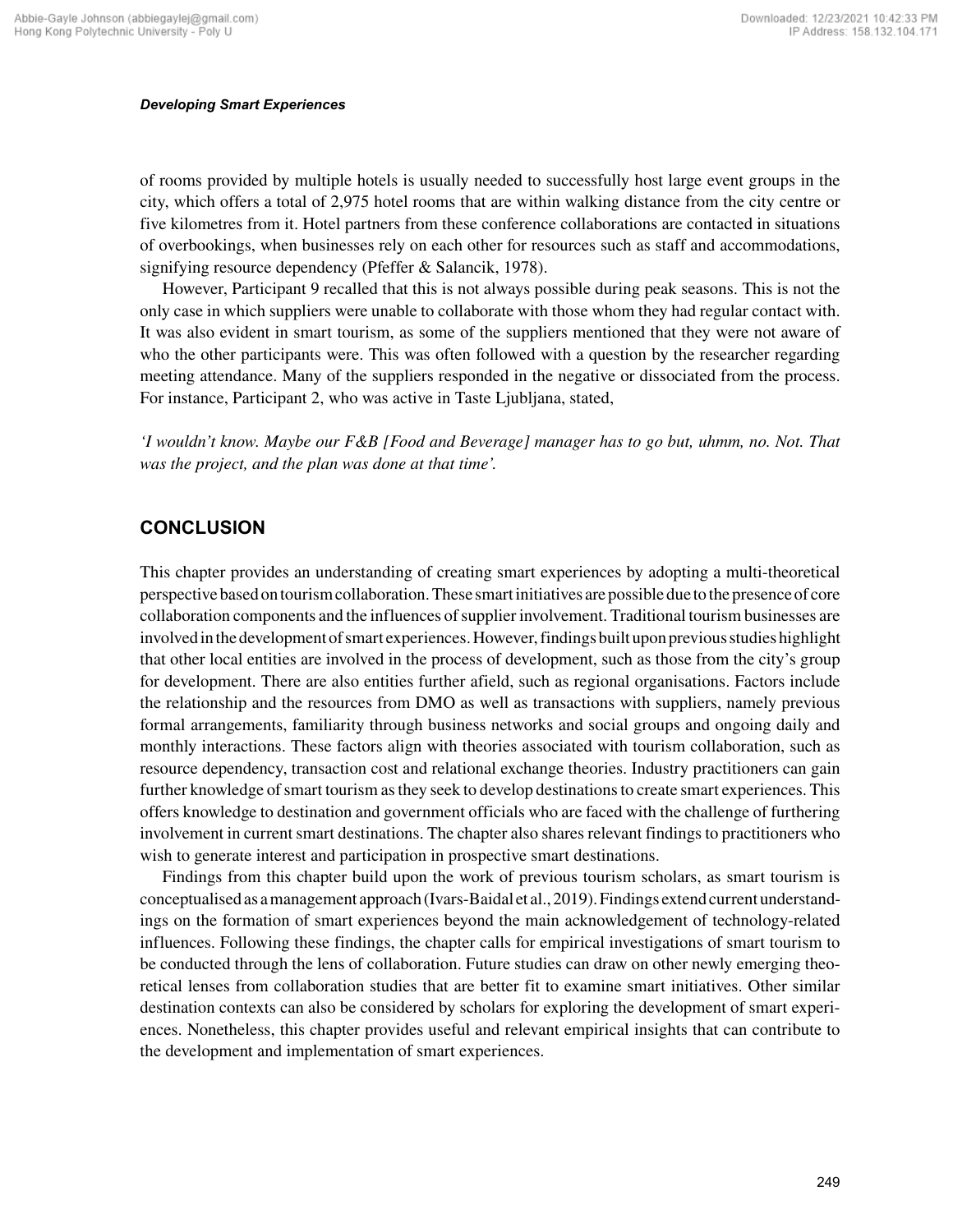# **REFERENCES**

Ahmed, F., Patterson, P., & Styles, C. (1999). The determinants of successful relationships in international business. *Australasian Marketing Journal*, *7*(1), 5–21. doi:10.1016/S1441-3582(99)70197-7

Augustyn, M. M., & Knowles, T. (2000). Performance of tourism partnerships: A focus on York. *Tourism Management*, *21*(4), 341–351. doi:10.1016/S0261-5177(99)00068-0

Baggio, R., Micera, R., & Del Chiappa, G. (2020). Smart tourism destinations: A critical reflection. *Journal of Hospitality and Tourism Technology*, *11*(3). Advance online publication. doi:10.1108/JHTT-01-2019-0011

Barile, S., Ciasullo, M. V., Troisi, O., & Samo, D. (•••). The role of technology and institutions in tourism service ecosystems: Findings from a case study. *The TQM Journal*, *29*(6), 811–833. doi:10.1108/ TQM-06-2017-0068

Beritelli, P. (2011). Cooperation among prominent actors in a tourist destination. *Annals of Tourism Research*, *38*(2), 607–629. doi:10.1016/j.annals.2010.11.015

Beritelli, P., Strobl, A., & Peters, M. (2013). Interlocking directorships against community closure: A tradeoff for development in tourist destinations. *Tourism Review*, *68*(1), 21–34. doi:10.1108/16605371311310057

Braun, V., & Clarke, V. (2006). Using thematic analysis in psychology. *Qualitative Research in Psychology*, *3*(2), 77–101. doi:10.1191/1478088706qp063oa

Briciu, A., Briciu, V., & Kavoura, A. (2020). Evaluating how 'smart' Brasov, Romania can be virtually via a mobile application for cultural tourism. *Sustainability*, *12*(13), 1–17. [https://do.org/10.3390/](https://do.org/10.3390/su12135324) [su12135324.](https://do.org/10.3390/su12135324) doi:10.3390u12135324

Buhalis, D. (2019). Technology in tourism- from information communication technologies to eTourism and smart tourism towards ambient intelligence tourism: A perspective article. *Tourism Review*, *75*(1), 1–4. doi:10.1108/TR-02-2020-405

Buhalis, D., & Amaranggana, A. (2015). *Smart tourism destinations enhancing tourism experience through personalisation of services*. Information and Communication Technologies in Tourism. doi:10.1007/978-3-319-14343-9\_28

Choi, J., Lee, S., & Jamal, T. (2021). Smart Korea: Governance for smart justice during a global pandemic. *Journal of Sustainable Tourism*, *29*(2-3), 541–550. doi:10.1080/09669582.2020.17777143

Czernek, K. (2013, January). Determinants of cooperation in a tourist region. *Annals of Tourism Research*, *40*, 83–104. doi:10.1016/j.annals.2012.09.003

De Wit, B. (2017). *Strategy- an international perspective*. Cengage Learning.

Del Chiappa, G., & Baggio, R. (2015). Knowledge transfer in smart tourism destinations: Analysing the effects of a network structure. *Journal of Destination Marketing & Management*, *4*(3), 145–150. doi:10.1016/j.jdmm.2015.02.001

EU. (2018). *European Capital of Smart Tourism*. Retrieved from<https://smarttourismcapital.eu/>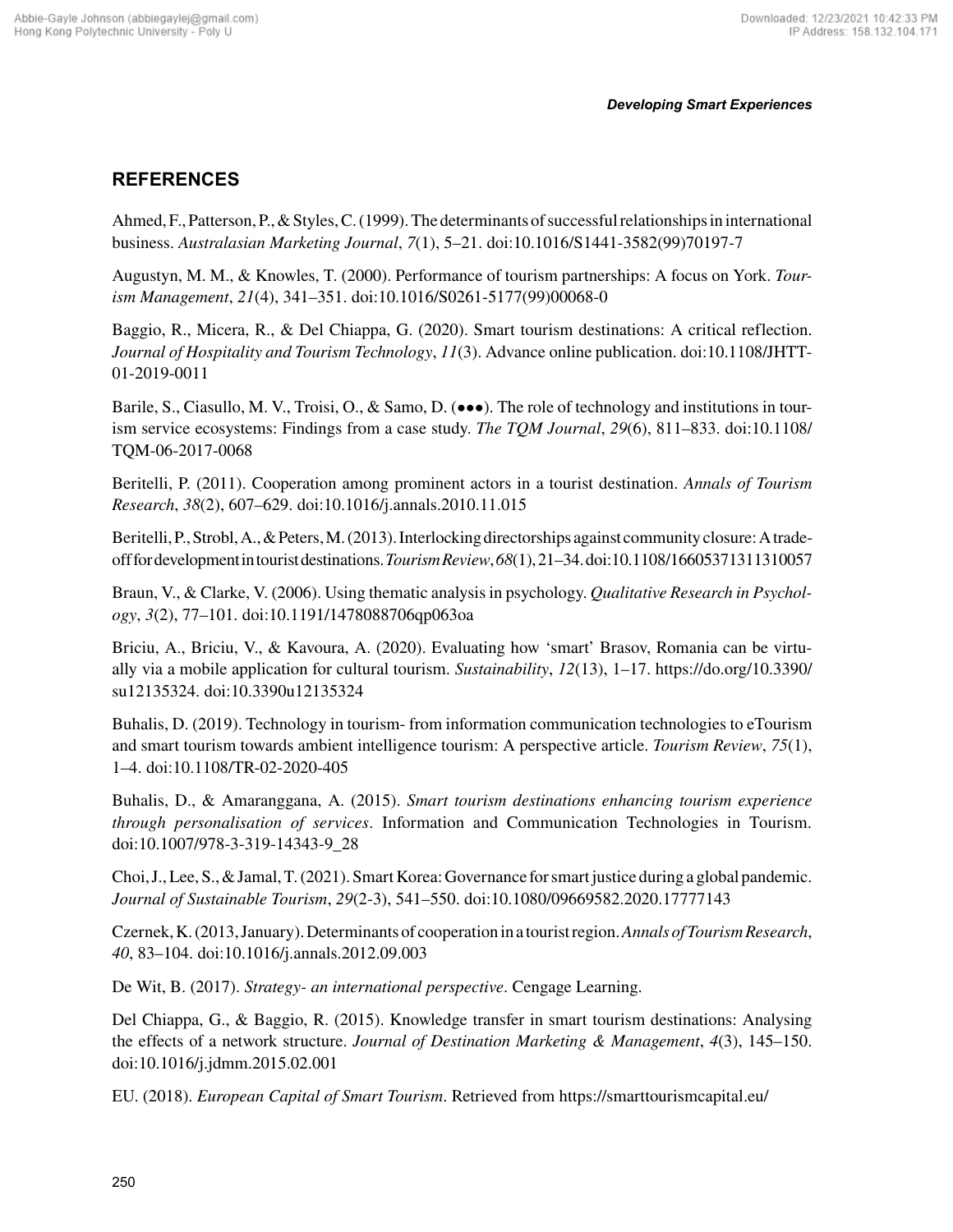Femenia-Serra, F., & Ivars-Baidal, J. (2018). Do smart tourism destinations really work? The case of Benidorm. *Asia Pacific Journal of Tourism Research, 26*(4). doi:10.1080/10941665.2018.1561478

Fyall, A., Garrod, B., & Wang, Y. (2012). Destination collaboration: A critical review of theoretical approaches to a multi-dimensional phenomenon. *Journal of Destination Marketing & Management*, *1*(1-2), 10–26. https://doi.org/10.1016/j.jdmm.2012.10.002

Gajdosik, T. (2018). Smart tourism: Concepts and insights from Central Europe. *Czech Journal of Tourism*, *7*(1), 25–44. https://doi.org/10.1515/cjot-2018–0002

Gajdosik, T. (2020). Smart tourists as a profiling market segment: Implications for DMOs. *Tourism Economics*, *26*(6), 1042–1062. https://doi.org/10.1177/1354816619844368

Getz, D., & Jamal, T. (1994). The environment-community symbiosis: A case for collaborative tourism planning. *Journal of Sustainable Tourism*, *2*(3), 152–173. https://doi.org/10.1080/09669589409510692

Gretzel, U., Sigala, M., Xiang, Z., & Koo, C. (2015). Smart tourism: Foundations and developments. *Electronic Markets*, *25*(3), 179–188. https://doi.org/10.1007/s12525-015-0196-8

IESE. (2019). Retrieved December 31, 2020, from [https://blog.iese.edu/cities-challenges-and-manage](https://blog.iese.edu/cities-challenges-and-management/2020/10/27/iese-cities-in-motion-index-2020/)[ment/2020/10/27/iese-cities-in-motion-index-2020/](https://blog.iese.edu/cities-challenges-and-management/2020/10/27/iese-cities-in-motion-index-2020/)

IMD. (2020). Retrieved December 31, 2020, from [https://www.imd.org/smart-city-observatory/smart](https://www.imd.org/smart-city-observatory/smart-city-index/)[city-index/](https://www.imd.org/smart-city-observatory/smart-city-index/)

Ivars-Baidal, J., Celdran-Bernabeu, M., Mazon, J., & Perles-Ivars, A. (2017). Smart destinations and the evolution of ICTs: A new scenario for destination management. *Current Issues in Tourism*, 1-20. do i:10.1080/13683500.2017.1388771

Ivars-Baidal, J., Mazon, J., & Perles-Ivars, A. (2019). Smart destinations and the evolution of ICTs: A new scenario for destination management? *Current Issues in Tourism*, *22*(13), 1581–1600. https://doi. org/10.1080/13683500.2017.1388771

Jamaica Gleaner. (2021). *Jamaica Gleaner*. Retrieved August 31, 2021, from<https://jamaica-gleaner.com>

Jamal, T., & Getz, D. (1995). Collaboration theory and community tourism planning. *Annals of Tourism Research*, *22*(1), 186–204. https://doi.org/10.1016/0160-7383(94)00067-3

Jovicic, D. (2019). From the traditional understanding of tourism destination to the smart tourism destination. *Current Issues in Tourism*, *22*(3), 276–282. https://doi.org/10.1080/13683500.2017.1313203

Koo, C., Park, J., & Lee, J. N. (2017). Smart tourism- traveler, business, and organisational perspectives. *Information & Management*.

Li, Y., Hu, C., Huang, C., & Duan, L. (2017). The concept of smart tourism in the context of tourism information services. *Tourism Management*, *58*, 293–300.

Lin, D., & Simmons, D. (2017). Structured inter-network collaboration: Public participation in tourism planning in Southern China. *Tourism Management*, *63*, 315–328. https://doi.org/10.1016/j.tourman.2017.06.024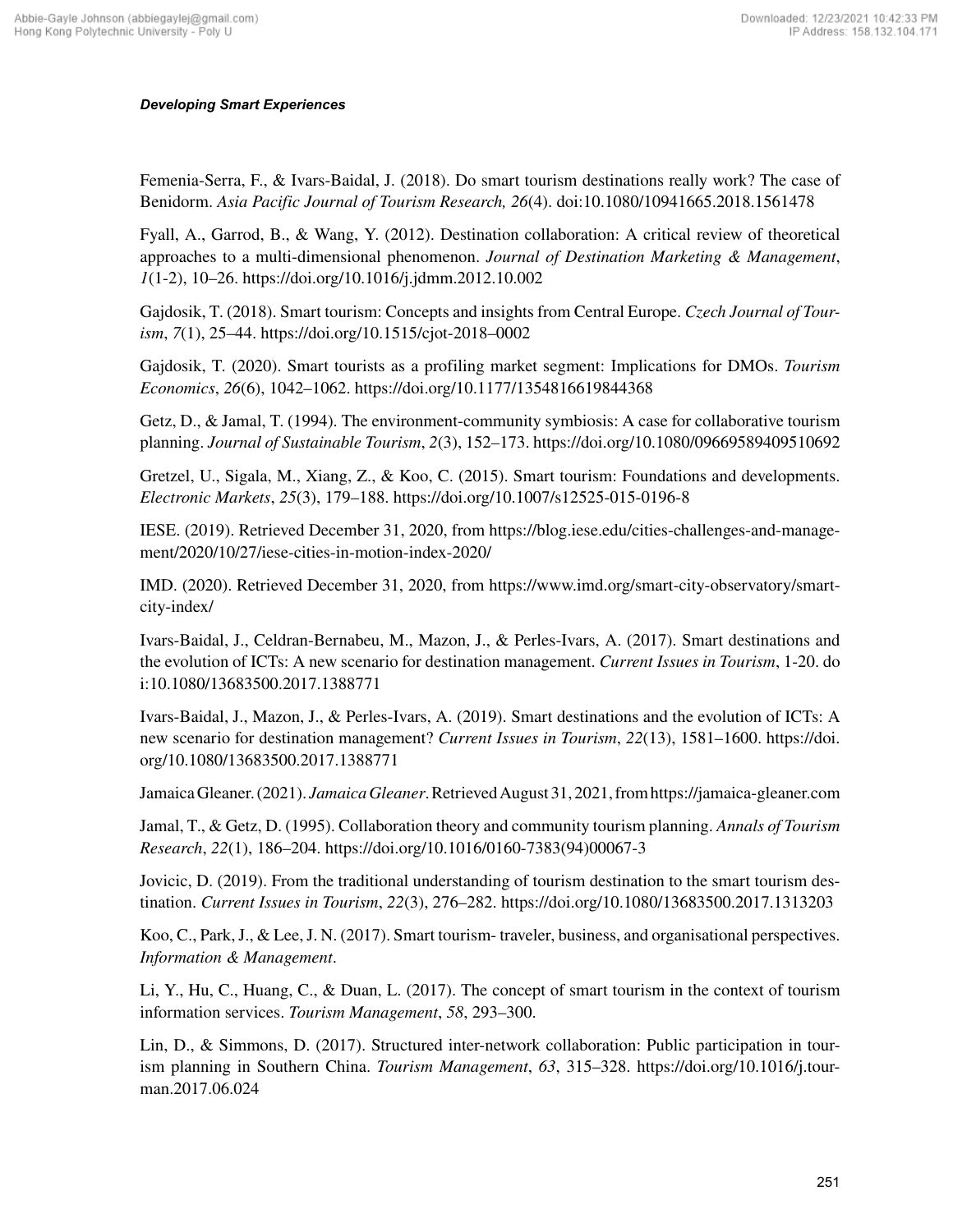Lin, S. W. (2017). Identifying the critical success factors and an optimal solution for mobile technology adoption in travel agencies. *International Journal of Tourism Research*, *19*(2), 127–144. https://doi. org/10.1002/jtr.2092

Macneil, I. (1980). *The new social contract: An inquiry into modern contractual relation*. Yale University Press.

Martins, C., Carneiro, M., & Pacheco, O. (2020). Key factors for implementation and success of destination management systems. Empirical evidence from European countries. *Industrial Management & Data Systems*.

McCabe, S., Sharples, M., & Foster, C. (2012). Stakeholder engagement in the design of scenarios of technology-enhanced tourism services. *Tourism Management Perspectives*, *4*(October), 36–44. https:// doi.org/10.1016/j.tmp.2012.04.007

Mehraliyev, F., Chan, I., Choi, Y., Koseoglu, M., & Law, R. (2020). A state-of-the-art review of smart tourism research. *Journal of Travel & Tourism Marketing*, *37*(1), 78–91. https://doi.org/10.1080/1054 8408.2020.1712309

Menon, S., Edward, M., & George, B. (2017). Inter-stakeholder collaboration in event management: A case study of Kerala Travel Mart. *International Journal of Leisure and Tourism Marketing*, *5*(4). https:// doi.org/10.1504/IJLTM.2017.087493

Neuhofer, B., Buhalis, D., & Ladkin, A. (2015). Smart technologies for personalised experiences: A case study in the hospitality domain. *Electronic Markets*, *25*, 243–254. https://doi.org/10.1007/s12525- 015-0182-1

Oxford Dictionaries. (2018). *Oxford Dictionaries*. Retrieved from <http://www.oxforddictionaries.com>

Pansiri, J. (2013). Collaboration and partnership in tourism: The experience of Botswana. *Tourism Planning & Development*, *10*(1), 64–84. doi:10.1080/21568316.2012.723039

Pfeffer, J., & Salancik, G. R. (1978). *The External Control of Organizations: A Resource Dependence Perspective*. Harper & Row.

Reed, M. (1997). Power relations and community-based tourism planning. *Annals of Tourism Research*, *24*(3), 566–591. doi:10.1016/S0160-7383(97)00023-6

Salancik, G. R., & Pfeffer, J. (1977). An examination of the need: Satisfaction models of job attitudes. *Administrative Science Quarterly*, *22*, 427–456. https://doi.org/10.2307/2392182

Selin, S., & Chavez, D. (1995). Developing an evolutionary tourism partnership model. *Annals of Tourism Research*, *22*(4), 844–856.

Selin, S., & Myers, N. (1998). Tourism marketing alliances: Member satisfaction and effectiveness attributes of a regional initiative. *Journal of Travel & Tourism Marketing*, *7*(3), 79–94. https://doi.org/ 10.1300/J073v07n03\_05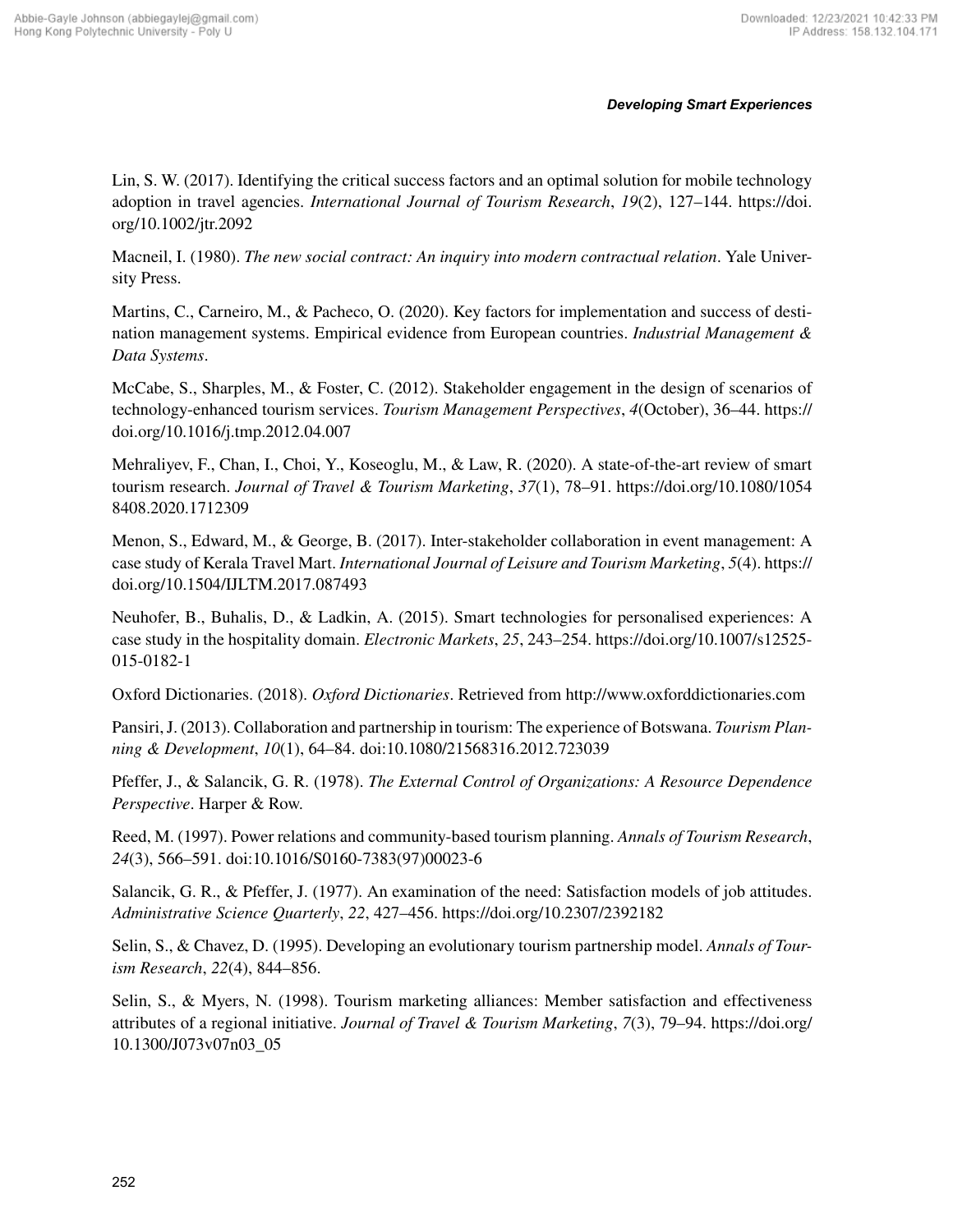Shen, S., Sotiriadis, M., & Zhou, Q. (2020). Could smart tourists be sustainable and responsible as well? The contribution of social networking sites to improving their sustainable and responsible behaviour. *Sustainability*, *12*, 1–21. https://doi.org/10.3390/su12041470

Sigala, M. (2013). Examining the adoption of destination management systems: An inter-organisational information systems approach. *Management Decision*, *51*(5), 1011–1036. https://doi.org/10.1108/MD-11-2012-0800

Tedjasaputra, A., & Sari, E. (2016). Sharing economy in smart city transportation services. *Proceedings of the SEACHI 2016 on Smart Cities for Better Living with HCI and UX*.

Thibaut, J. W., & Kelly, H. H. (1959). *The social psychology of groups*. Wiley.

Waddock, S. (1989). Understanding social partnerships: An evolutionary model of partnership organisations. *Administration & Society*, *21*(1), 78–100. https://doi.org/10.1177/009539978902100105

Wang, S., & Cheung, W. (2004). E-business adoption by travel agencies: Prime candidates for mobile e-business. *International Journal of Electronic Commerce*, *8*(3), 43–63. https://doi.org/10.1080/10864 415.2004.11044298

Wang, Y., & Fesenmaier, D. (2007). Collaborative destination marketing: A case study of Elkhart county, Indiana. *Tourism Management*, *28*, 863–875. https://doi.org/10.1016/j.tourman.2006.02.007

Wang, Y., & Xiang, Z. (2007, August). Toward a theoretical framework of collaborative destination marketing. *Journal of Travel Research*, *46*, 75–85. https://doi.org/10.1177/0047287507302384

Wang, Y. S., Li, H., Li, C., & Zhang, D. (2016). Factors affecting hotels' adoption of mobile reservation systems: A technology-organization environment framework. *Tourism Management*, *53*, 163–172. https://doi.org/10.1016/j.tourman.2015.09.021

Williamson, O. (1985). *The economic institutions of capitalism*. The Free Press.

Wondirad, A., Tolkach, D., & King, B. (2020). Stakeholder collaboration as a major factor for sustainable ecotourism development in developing countries. *Tourism Management*, *78*, 104024. https://doi. org/10.1016/j.tourman.2019.104024

Wood, D., & Gray, B. (1991). Toward a comprehensive theory of collaboration. *The Journal of Applied Behavioral Science*, *27*(139). https://doi.org/10.1177/0021886391272001

Xu, K., Zhang, J., & Tian, F. (2017). Community leadership in rural tourism development: A tale of two ancient Chinese villages. *Sustainability*, *9*, 1–22. https://doi.org/10.3390/su9122344

Xue, L., & Kerstetter, D. (2017). Discourse and power relations in community tourism. *Journal of Travel Research*, *57*(6), 757–768. doi:10.1177/0047287517714908

Yin, R. (2014). *Case study research design and methods*. Sage.

Zach, F., & Racherla, P. (2011). Assessing the value of collaborations in tourism networks: A case study of Elkhart County, Indiana. *Journal of Travel & Tourism Marketing*, *28*(1), 97–110. https://doi.org/10. 1080/10548408.2011.535446